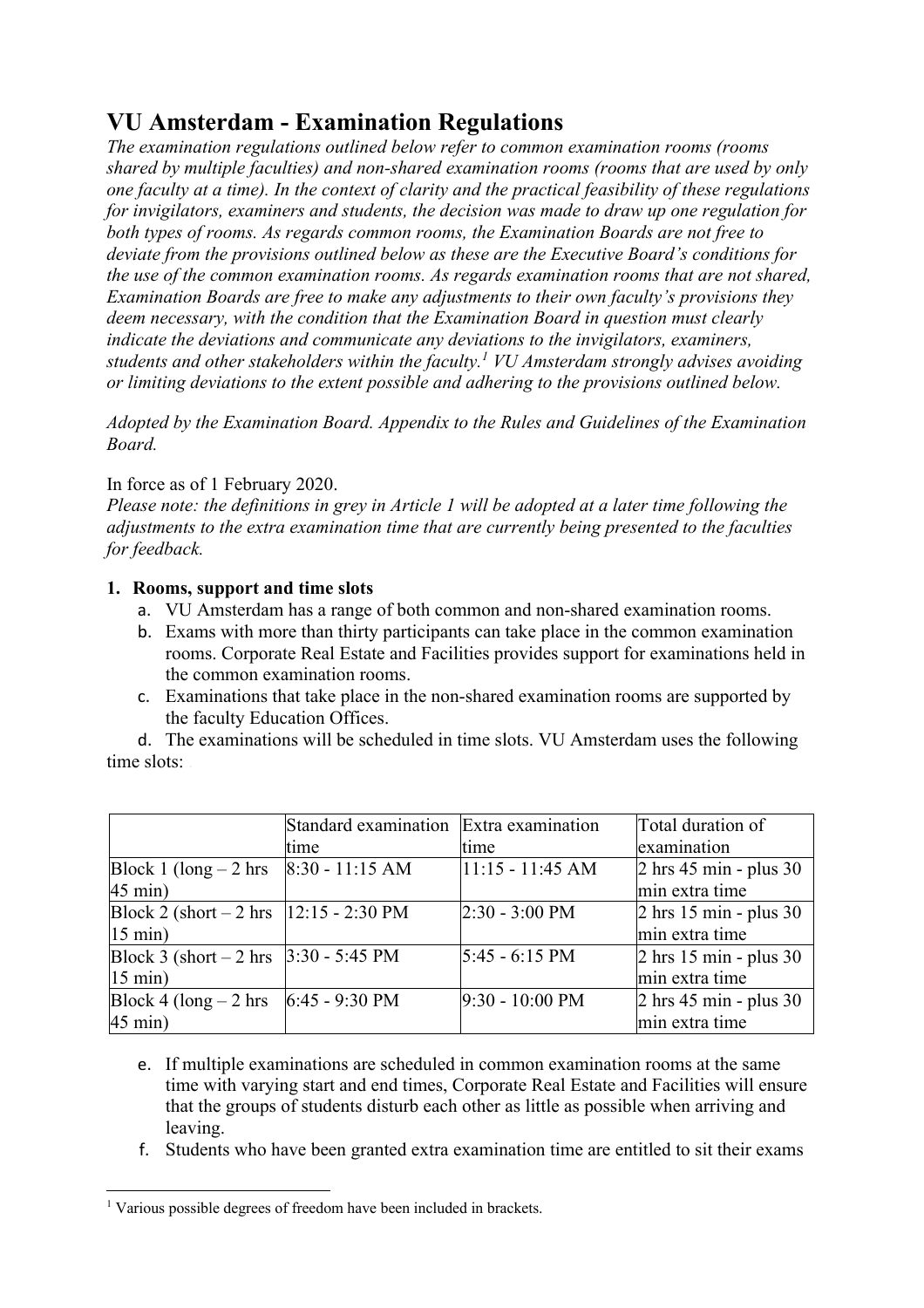including the extra time in the regular examination rooms. The Examination Board shall inform the Department of Educational Planning in a timely fashion in the event that such a measure is necessary.

## **2. Student ID**

- a. In order to participate in an examination, students must show a valid ID to the invigilator.2
- b. Students taking part in an electronic assessment should use their personal VUnetID and password. Students are responsible for memorising both codes.
- c. The invigilator checks the ID and establishes based on the attendance sheet whether a student is registered for the exam in question.

## **3. Study aids**

- a. Students must leave all items, particularly books, notes, smartphones, or anything else that could serve as study aids, outside the examination room or put them in a place in the examination room designated by the invigilator. Aisles between the tables must be kept free at all times.
- b. In derogation of paragraph a, a study aid may be used by the student during an examination if it has been approved as such in advance by the examiner or the Examination Board. Permitted study aids are also mentioned on the front page of the examination paper.
- c. Any student who has a non-approved study aid within reach during an examination or during a visit to the toilet during the examination, is guilty of academic misconduct.

## **4. Time constraints**

- a. The examination room is accessible to students fifteen minutes prior to the start of the examination.
- b. Once an examination has started, nobody may enter the examination room.
- c. In derogation of paragraph b, the following has been decided for students who arrive late:
	- for the common examination rooms: students stay in the waiting room. Thirty minutes after the start of the examination in question, they are all admitted to the examination room together;
	- [for the non-shared examination rooms: students will be admitted up to thirty minutes after the start of the examination in question].
- d. Students are not permitted to the leave the examination room during the first thirty minutes of an examination.
- e. Students are not permitted to leave the examination room during:
	- the last thirty minutes of the examination in the common examination rooms;
	- [the last thirty minutes of the examination in the non-shared examination rooms].
- f. Students who continue to work after the official examination time has ended are guilty of academic misconduct, with the exception of those who have been awarded extra time.

<sup>&</sup>lt;sup>2</sup> Examples include a university registration card, passport, driving license, Academic Centre for Dentistry Amsterdam pass, ID card or public transport travel pass.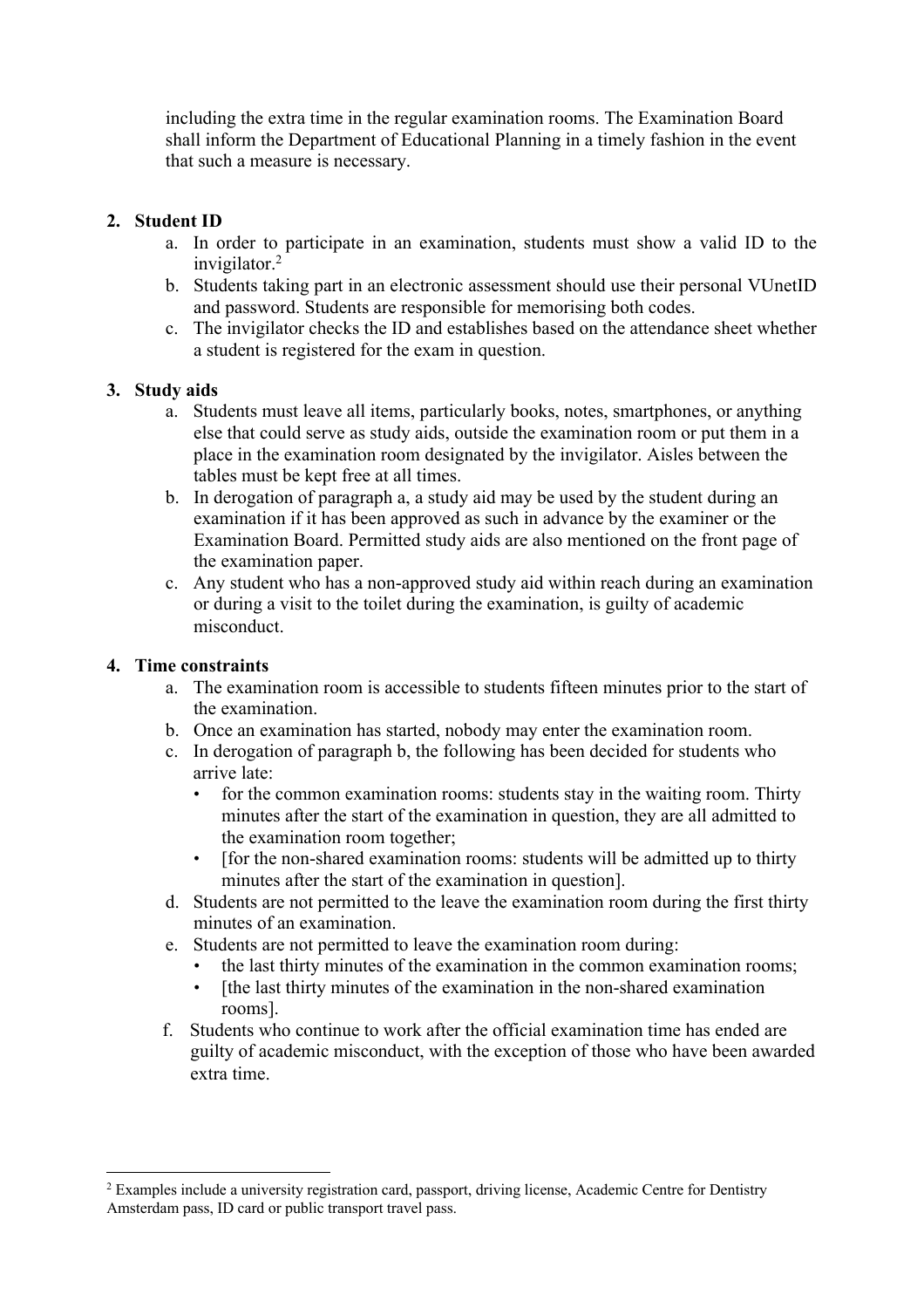## **5. Visits to the toilet**

- a. Visits to the toilet are permitted no earlier than one-and-a-half hours after the start time of the examination. [in the non-shared examination rooms no earlier than oneand-a-half hours after the start of the examination]
- b. Any student who has submitted a medical note to the academic advisor before an examination that states that he or she should be allowed to visit the toilet within that period of 90 minutes, may visit the toilet during the examination and the time period, as intended in the first paragraph.
- c. For each group taking a particular examination, only one student at a time may visit the toilet.
- d. Any student wishing to go to the toilet must show the invigilator that they are not carrying any study aids. The invigilator also ensures that any student visiting the toilet during an examination does not enter into any contact with other students and is not able to use any kind of study aid.
- e. Any student wishing to visit the toilet must leave all the examination materials in place, with a blank page facing upwards at the place where he or she is sitting in the examination room.

## **6. Food and drink**

- a. Students are not permitted to eat in the examination room unless they have been granted permission in connection with a disability or medical condition.
- b. The consumption of beverages during examinations is allowed. Cups, bottles, or any other beverage containers may be checked by an invigilator or examiner to see whether they have been tampered with.

#### **7. Invigilation**

- a. Examiners are responsible for the content of the examination.
- b. Invigilators work under the responsibility and authority of the examiner. The invigilators are required to follow the examiner's instructions.
- c. The examiner informs invigilators prior to the start of the examination of any study aids students are permitted to use and other relevant details for the examination.
- d. For 50 or more students, at least two invigilators are required to be present. There should be one additional invigilator for every additional 50 students. At least one chief invigilator is present per exam. The method of the exam and the number of students taking the exam may result in a deviating standard.
- e. The invigilators will ensure that the exam question papers are handed out to students at the same time to the extent possible.
- f. Students are obliged to follow the instructions of the examiner and the invigilator(s).
- g. To prevent academic misconduct, examiners and invigilators are allowed to conduct checks on items students use or may use during their exams.<sup>3</sup>
- h. If academic misconduct is suspected based on the irregularities noted by the examiner or invigilator, then the examiner, or the invigilator on the examiner's behalf, must notify the student in question of this suspicion. Any materials or resources used in the suspected academic misconduct may be confiscated with proof of receipt. The student may complete the exam. In the event of suspected academic misconduct, the examiner decides whether there is cause to report it to the Examination Board in accordance with the applicable rules and guidelines.
- i. The invigilator will inform the examiner immediately of questions asked by students and irregularities during the exam. For this purpose the examiner will be

<sup>&</sup>lt;sup>3</sup> This includes bottles of water, legal codes, calculators, watches with internet function, etc.